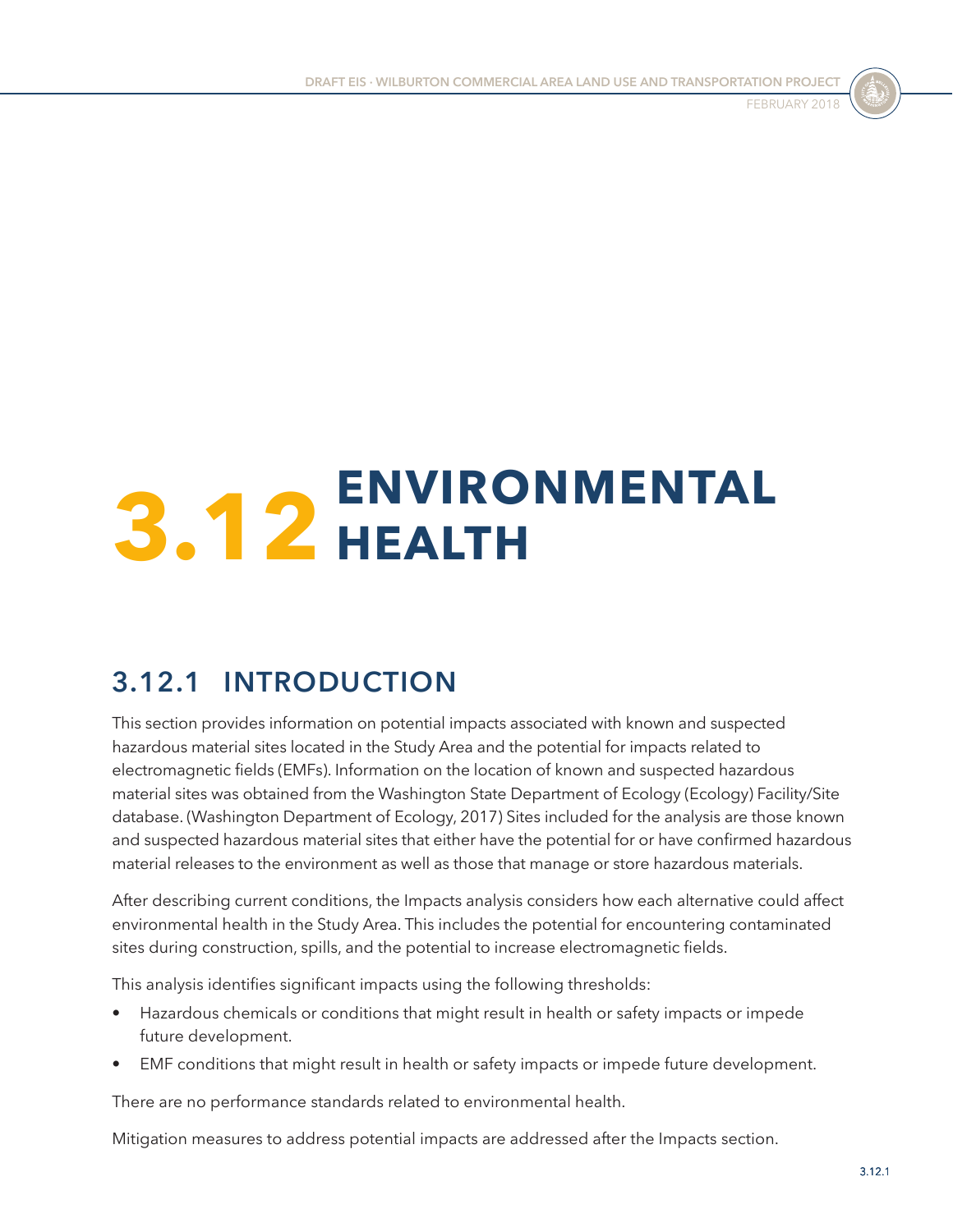# <span id="page-1-0"></span>**3.12.2 AFFECTED ENVIRONMENT**

## **REGULATORY ENVIRONMENT**

Key regulations for environmental health include:

- CERCLA 40 Code Federal Regulations (CFR) Part 300
- Resource Conservation and Recovery Act Regulations 40 CFR Sections 260 and 280
- Toxic Substances Act Regulations 40 CFR Sections 761.60–761.79
- Washington State Model Toxics Control Act (Chapter 70.105D Revised Code of Washington (RCW))
- Washington Administrative Code (WAC) Chapter 173-340-WAC Model Toxics Control Act Clean Up regulations
- Washington Underground Storage Tank Act Chapter 90.76 RCW
- WAC Chapter 173-360(2) WAC pertaining to underground storage tank (UST) systems
- Bellevue City Code Chapter 24.06.125 pertaining to prohibited discharges to storm and surface water system or receiving water

## **HAZARDOUS MATERIAL**

Hazardous material sites are those properties that have been affected by a current or previous use that could have resulted in a release of hazardous substances or petroleum products. Hazardous material sites also include structures that contain lead-based paint and asbestos-containing materials (ACMs). According to Ecology's facility/site database, there are 59 hazardous material sites located in the Study Area and, as illustrated in Exhibit [Exhibit 3.12–1](#page-2-0), the majority of the sites are centered along NE 8th Street and 116th Avenue NE in areas currently and historically associated with automotive dealerships.

Most of the sites in the Study Area are identified as Hazardous Waste Generators (HWG). HWG are facilities that generate any quantity of a dangerous waste (i.e., antifreeze, solvents, and lab chemicals), ranging from small quantity to large quantity generators, depending on the amount of hazardous waste generated for a given month. Being listed as a HWG does not mean the site is contaminated; however, a number of the HWG sites in the Study Area are also identified as sites known and suspected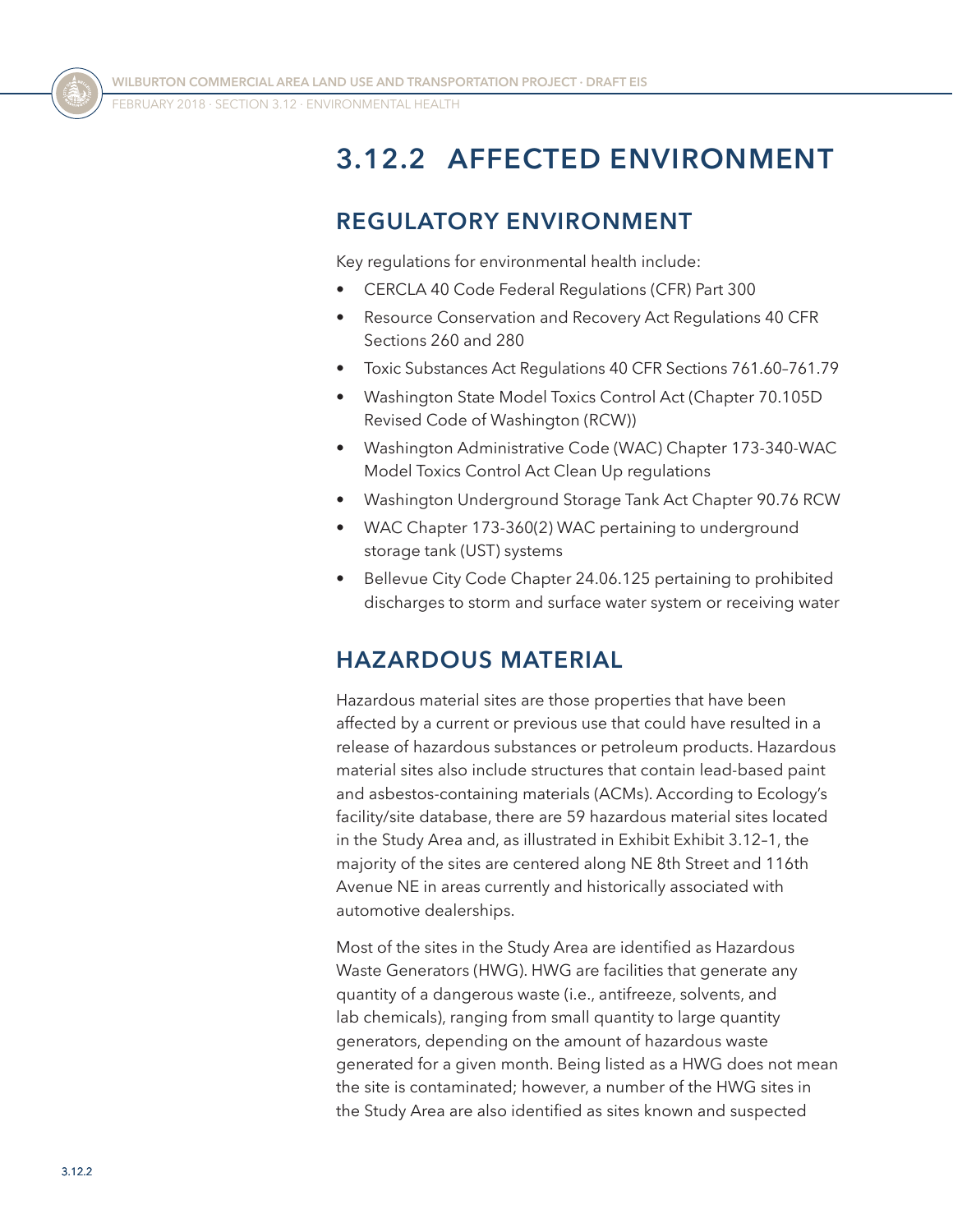SECTION 3.12 ⋅ Environmental Health ⋅ FEBRUARY 2018



#### <span id="page-2-0"></span>**Exhibit 3.12–1** Hazardous Material Sites

*Source: Washington Department of Ecology, 2017*

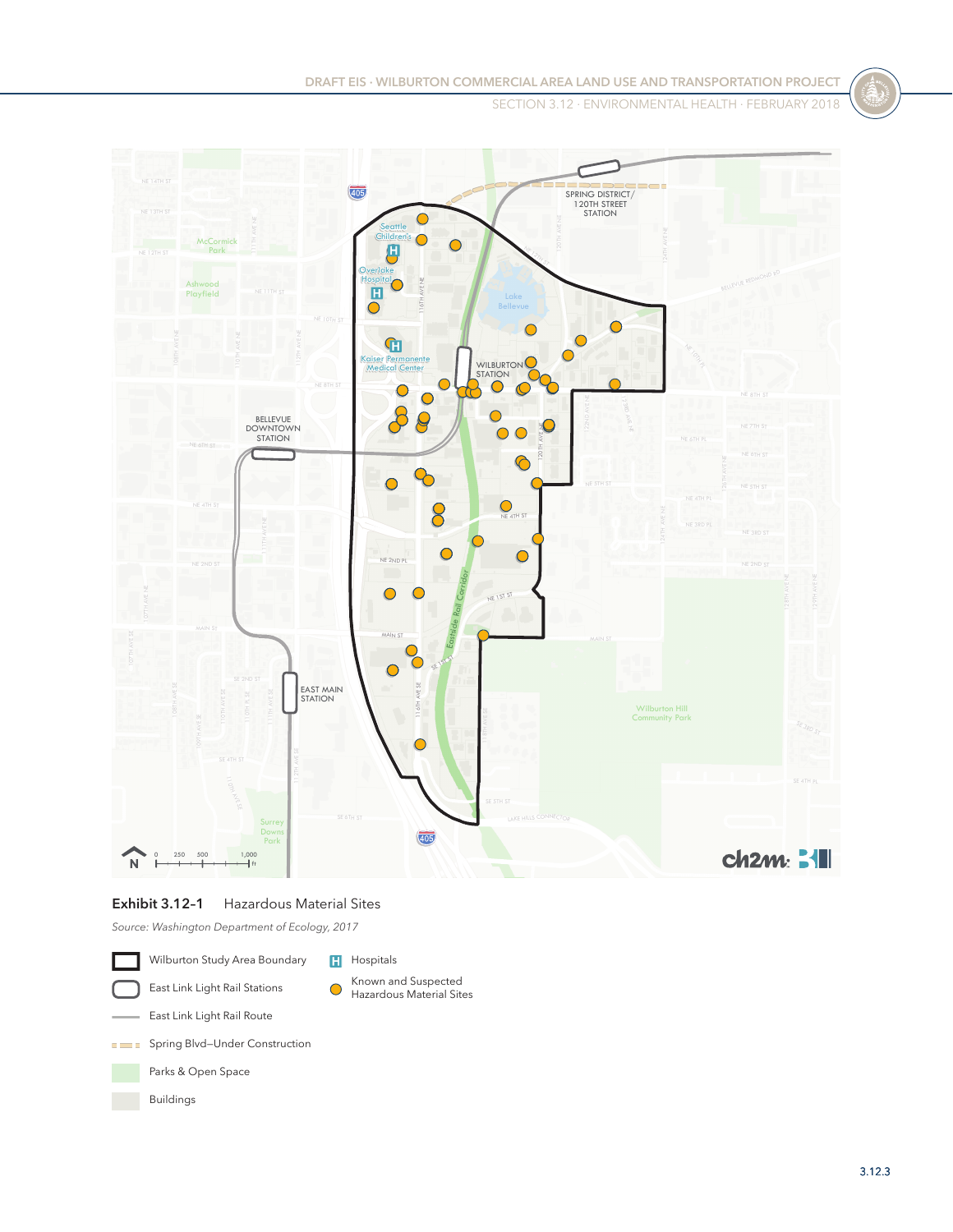for hazardous materials. The types of hazardous material sites maintained by Ecology on its database include:

- **Underground Storage Tank (UST).** Any one or combination of tanks (including connecting underground pipes) that is used to contain regulated substances and has a tank volume of ten percent or more beneath the surface of the ground. This term does not include any of the exempt UST systems specified in Washington Administrative Code (WAC) Chapter 173-360- 110(2) or any connective piping. See Chapter 173-360 WAC.
- **Leaking Underground Storage Tank (LUST) Facility.** A leaking underground tank cleanup site being cleaned up with Ecology oversight or review.
- **Voluntary Cleanup Sites.** For a fee, Ecology staff will review an independent cleanup report(s) and provide a written decision about the adequacy of the cleanup actions taken and described in the report.
- **State Cleanup Site.** A site being cleaned up under state regulations. Regulations include MTCA or its predecessors.
- **Independent Cleanup.** Any remedial action without department oversight or approval and not under an order or decree.
- **Independent Remedial Action Program (IRAP).** Ecology staff reviewed IRAP reports and provide written determination indicating whether the cleanup meets MTCA standards.

There are no Superfund sites (sites designated under U.S. Comprehensive Environmental Response, Compensation, and Liability Act of 1980, 42 USC Sec. 9601 et seq.) within one mile of the Study Area boundaries and there are no known abandoned or closed solid waste facilities located within the Study Area. Beyond the sites that are identified as known or suspected in the Ecology database, there is the potential to encounter unknown hazardous material sites in these locations based on the number of existing and past automotive dealerships and their associated service departments in the Study Area.

In addition, older buildings, typically those constructed before the mid-1970s, have the potential for lead-based paints or asbestos, where asbestos abatement has not been conducted. Lead-based paints were banned starting in 1978 by the Consumer Products Safety Commission and ACMs were banned in the early 1970s. Both may still be located within any buildings that have not undergone abatement.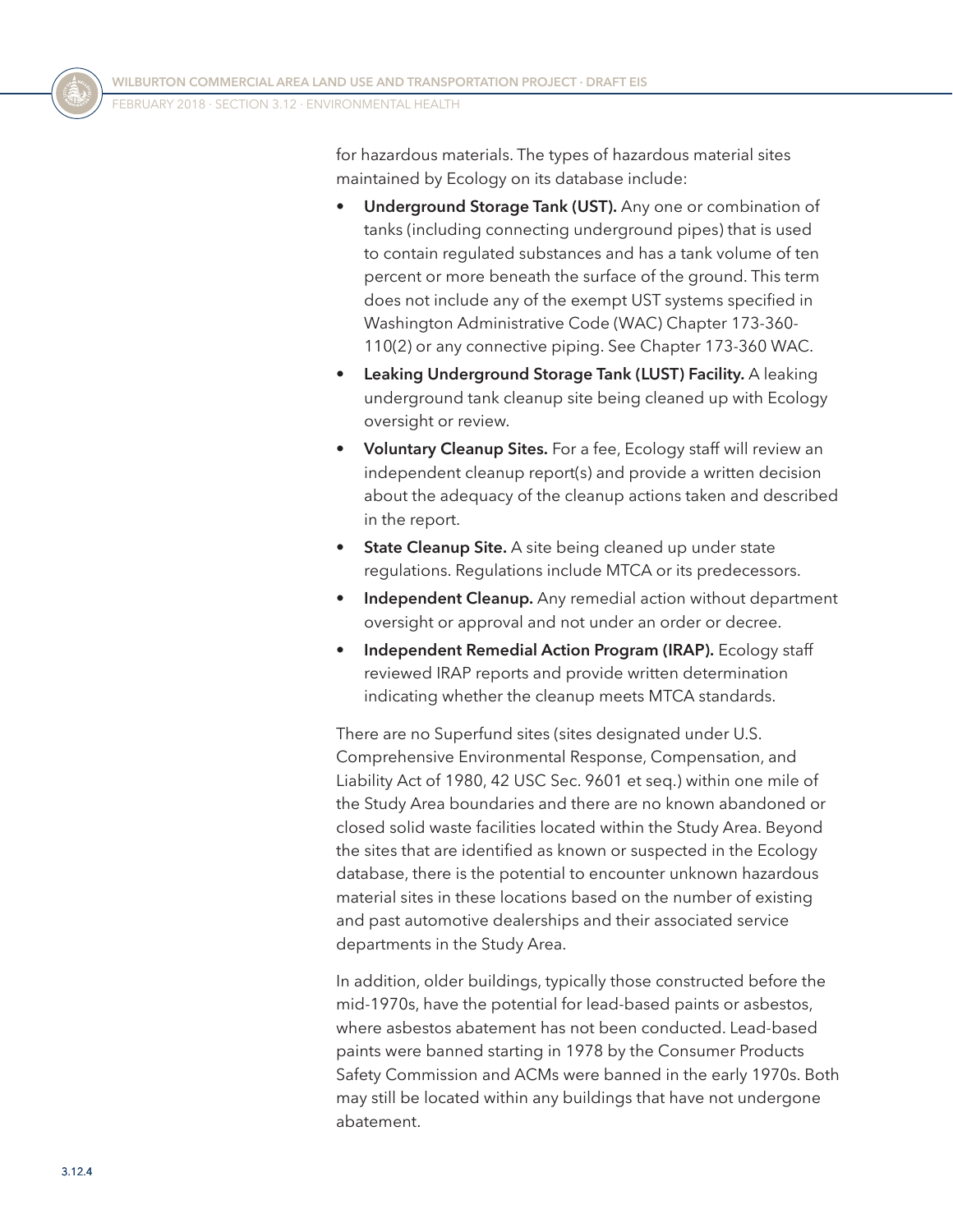SECTION 3.12 ⋅ Environmental Health ⋅ FEBRUARY 2018

## **ELECTROMAGNETIC FIELDS**

Electromagnetic fields (EMFs) occur naturally and are produced wherever electricity is used, and can result in disruptions and malfunctions with sensitive equipment. EMFs can also negatively affect utilities by causing corrosion, which reduces the effective utility lifecycle as a result of stray currents (electrical current finds an alternative conducting path). EMFs can impact sensitive equipment, especially equipment found at medical facilities. The Phase 1 Draft EIS and Phase 2 Draft EIS for the Energize Eastside Project include detailed information with regards to EMFs and power lines including calculations of existing and expected levels along the proposed transmission line corridor. (PSE, 2017) EMFs in the Study Area can result from power lines. With distance, the EMFs levels decrease. There are two existing electric transmission lines that travel north-south through the Study Area:

- 115-kilovolt line owned by Puget Sound Energy (PSE) located along 116th Avenue NE
- 230-kilovolt line owned by Seattle City Light located along the Eastside Rail Corridor

In addition, there are two PSE substations. One is located in the Study Area (Center distribution substation) and the other just north of the Study Area (North Bellevue distribution substation). The Phase 2 Energize Eastside Draft EIS includes alternatives in the Study Area. The Environmental Health chapter of the Phase 1 Draft EIS analyzed the potential for short-term and long-term EMF impacts. (PSE 2017) Sound Transit has also started construction on the East Link project which will use electricity to operate the trains and will create EMFs. As part of the environmental process the East Link EIS addressed the potential for both short-term and long-term EMF impacts. (Sound Transit 2011b) Both EIS documents determined no impacts with EMF that would require mitigation as a result of construction and operation of the projects.

Buildings with sensitive equipment including magnetic resonance imaging and an optical surgery unit are located in the northern part of the Study Area and associated with the three hospitals (see [Exhibit 3.12–1\)](#page-2-0). There are no other known sites within the Study Area with sensitive equipment.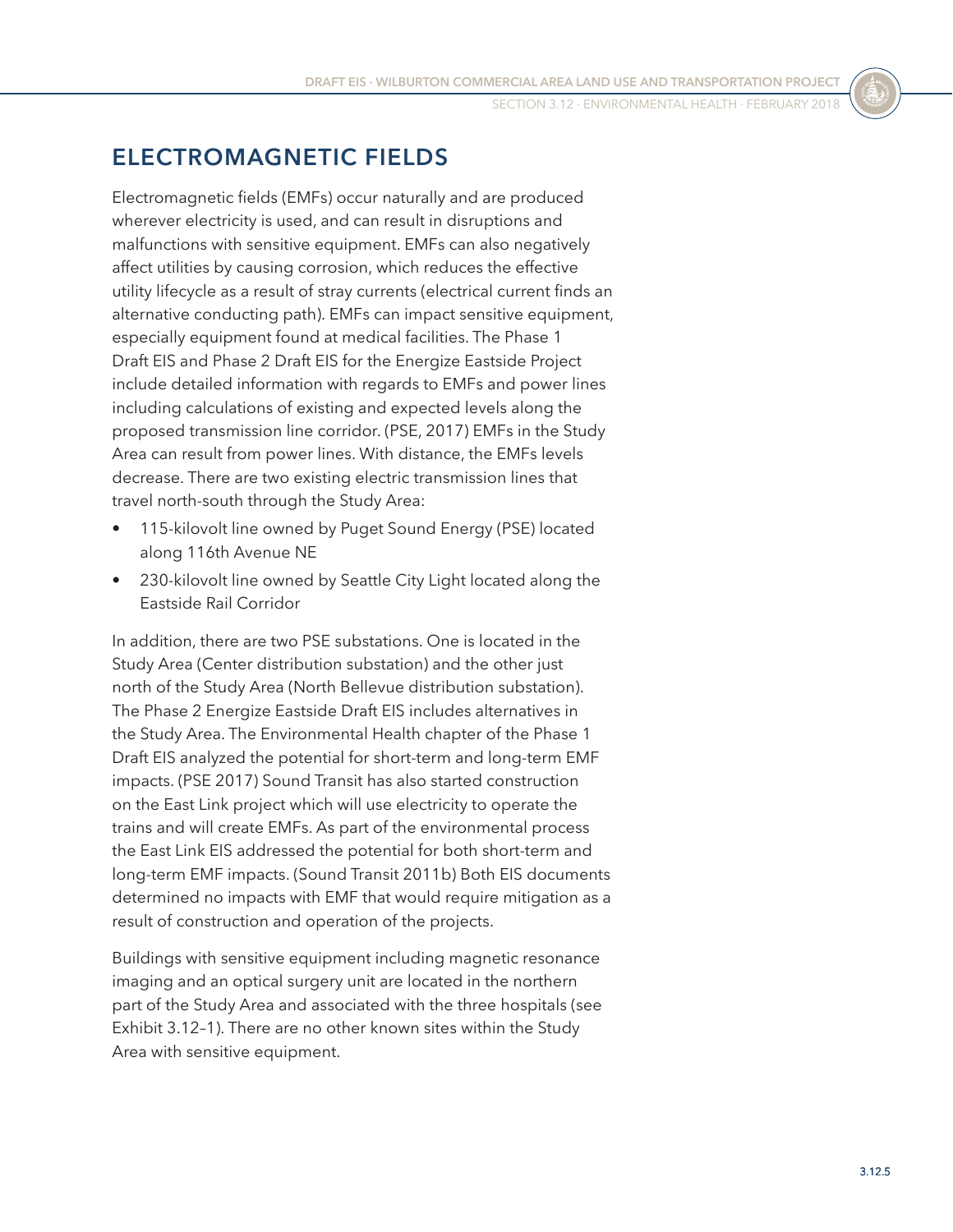FEBRUARY 2018 ⋅ SECTION 3.12 ⋅ Environmental Health

# **3.12.3 IMPACTS**

## **IMPACTS COMMON TO ALL ALTERNATIVES**

Significant impacts would result if an alternative would cause any of the following conditions:

- Introduction of or release of hazardous chemicals or conditions that would result in health or safety impacts or impede future development.
- EMF conditions that would result in health or safety impacts or impede future development.

There are no performance standards related to environmental health.

## **Short-term Impacts**

#### **Hazardous Materials**

The greatest potential for impacts associated with hazardous materials would occur during construction. Construction activities could release hazardous materials due to ground disturbing, dewatering, and demolition activities. Development within the Study Area, especially where known hazardous material sites are located, needs to address the removal of hazardous materials, which could include contaminated soils and groundwater and, in older structures, the potential for lead-based paints and ACMs. Depending on the type and quantity of material and consistent with applicable law, hazardous materials may be contained on-site. Otherwise, hazardous waste must be disposed in accordance with applicable regulations. Also, depending on groundwater depth and the type of hazardous materials, it is possible the materials have infiltrated and migrated, requiring additional remediation. Cleanup efforts implemented before or during construction would reduce potential short-term and long-term impacts.

There are no known short-term impacts associated with electromagnetic fields. The East Link EIS notes no short-term EMF impacts on sensitive facilities. (Sound Transit 2011b)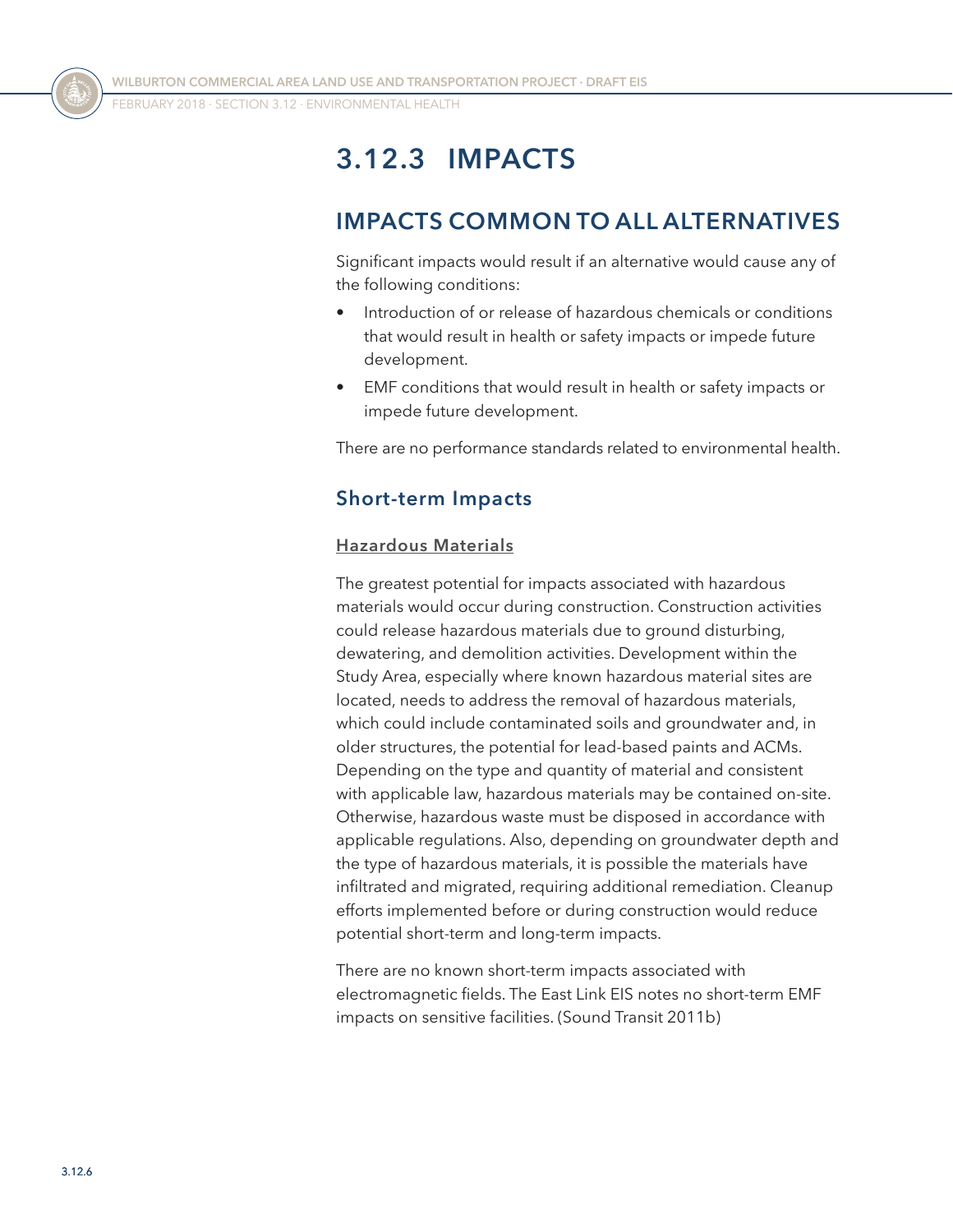### **Long-term Impacts**

#### **Hazardous Materials**

Because documented hazardous materials requiring remediation would be removed or contained prior to new development, it is assumed there would be no significant health and safety impacts on those living, working, or visiting the area, or impacts on the intended uses of properties within the Study Area.

Most of the documented hazardous materials sites are associated with auto-related uses and would be cleaned up to applicable standards. Given the nature of the documented sites and the proposed development in the Study Area, which would not include large generators of hazardous materials, the need for special emergency services are not anticipated during either construction or operation. The Eastside Hazardous Materials Unit, a consortium of eastside fire departments that Bellevue Fire Department, would respond to hazardous material incidents. Fire Station 6, located north of the Study Area includes equipment for the Eastside Hazardous Materials Unit including at least one hazardous materials technician assigned at all times.

As growth occurs in the Study Area, there is potential for hazardous material spills associated with petroleum products as traffic and the potential for accidents increases. Any spills would be cleaned up consistent with applicable state and local requirements and no significant impacts are anticipated.

#### **Electromagnetic Fields**

Development is not anticipated to result in impacts related to EMF, or to be impeded by EMF. The operation of East Link would result in a new sources of EMFs, but as documented in the East Link EIS, no impacts on human health are anticipated. (Sound Transit, 2011b) The EIS noted that, based upon available data, the operation of the light rail is unlikely to generate health impacts for riders or people along the tracks. The operation of the East Link does have the potential to result in stray currents, which could impact utilities. During construction of East Link through the Study Area, Sound Transit would coordinate with utility providers (City of Bellevue and PSE) and implement best management practices to minimize or avoid the potential for stray currents.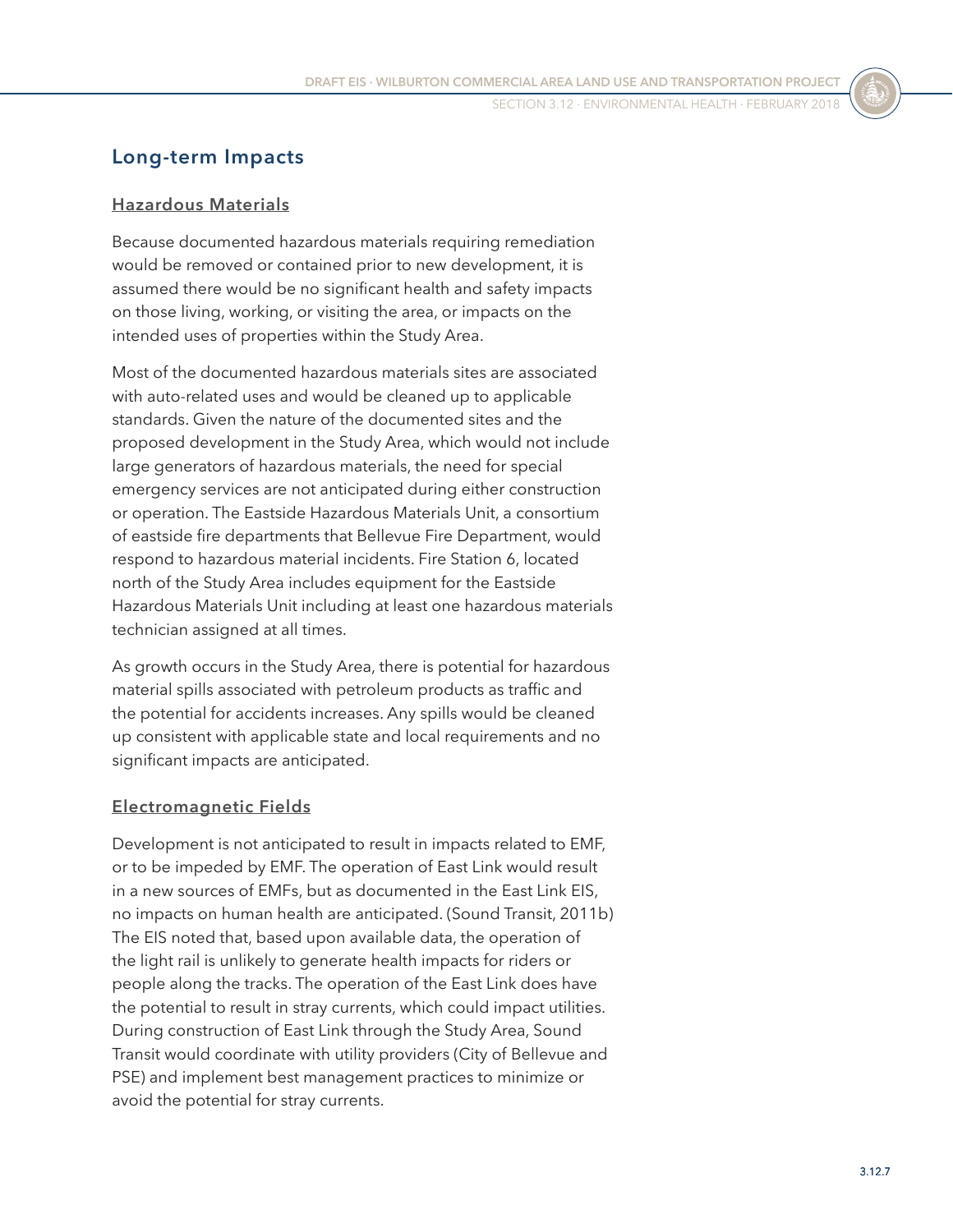It should be noted that the Preferred Alternative for Energize Eastside is located east of the Study Area.

#### **Grand Connection Options**

The Grand Connection Options under Alternatives 1 and 2 could be affected by hazardous material if the sites are contaminated; however, it is anticipated that through the environmental and design process for the Grand Connection, hazardous sites would be identified and mitigated as part of the development. No impacts with regard to EMF are anticipated with the Grand Connection Options. East Link does not result in EMFs is anticipated to result in human health effects. If required, an analysis of potential EMF impacts would be addressed as of the project-level documentation

#### **Public Space**

If the establishment of open space options required construction or site disturbance, impacts would be similar to those under Impacts Common to All Alternatives.

## **PERFORMANCE STANDARDS**

There are no applicable performance standards.

## **IMPACTS OF THE NO ACTION ALTERNATIVE**

The impacts under the No Action Alternative are consistent with Impacts Common to All Alternatives, and this alternative would not result in other impacts.

## **IMPACTS OF ALTERNATIVE 1**

The impacts under Alternative 1 are the same as those described above under Impacts Common to All Alternatives, but the increased development under Alternative 1 increases the likelihood of encountering contaminated sites. The increased development would also result in increases in traffic, which would increase the potential for hazardous material spills related to traffic accidents. However, these spills are anticipated to be minor in nature and would be contained and/or cleaned up after the spill. The increased development could result in greater effects related to EMFs,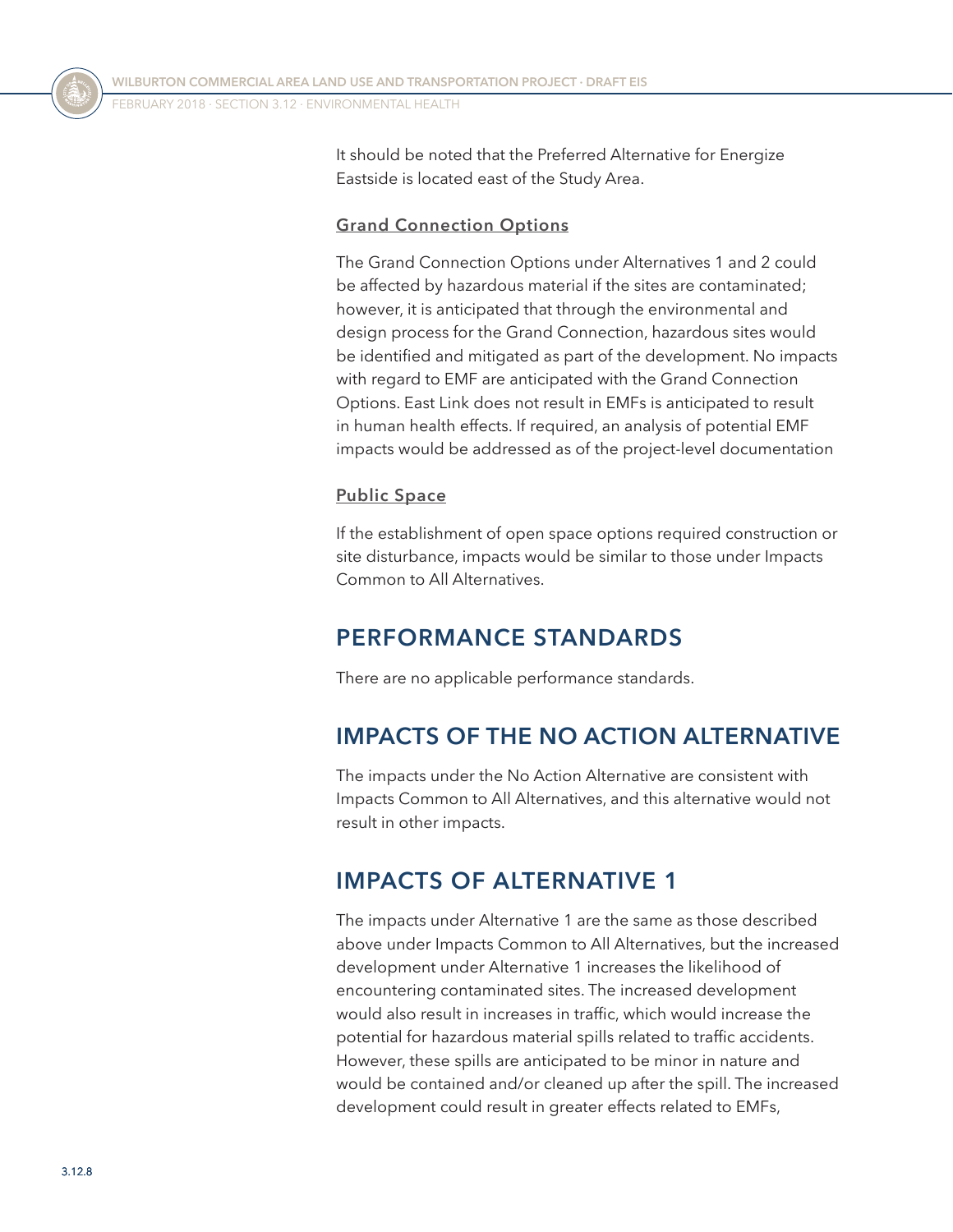though any increase would not result in impact beyond those described above under Impacts Common to All Alternatives.

## **IMPACTS OF ALTERNATIVE 2**

Impacts under Alternative 2 would be the same as those described under Impacts Common to All Alternatives and under Alternative 1. However, given the greater buildout anticipated, this alternative would have the greatest potential for impacts from encountering hazardous materials on redevelopment sites and accidental spills as a result of the anticipated increase in traffic volumes. Refer to Chapter 2 for information on the potential development and Section 3.9 for information on the potential increase in traffic volumes. The increased development could result in greater effects related to EMFs however, any increase would not result in impacts beyond those described above under Impacts Common to All Alternatives.

## **3.12.4 MITIGATION MEASURES**

## **INCORPORATED PLAN FEATURES**

None.

## **REGULATIONS AND COMMITMENTS**

- Development will need to comply with all applicable federal, state, and local regulations. In Washington State, Ecology's Toxics Cleanup Program is responsible for implementation of the Model Toxics Control Act (MTCA). MTCA sets strict cleanup standards to ensure human health and the environment are not compromised. Chapter 173-340 WAC provides information on the cleanup process for hazardous material sites.
- The City of Bellevue Building Department and Fire Department regulate hazardous materials through the International Building Code and the International Fire Code. New development would need to meet the requirements prior to permits being issued for construction.
- Development and implementation of Construction Stormwater Pollution Prevention Plans would be required by the City to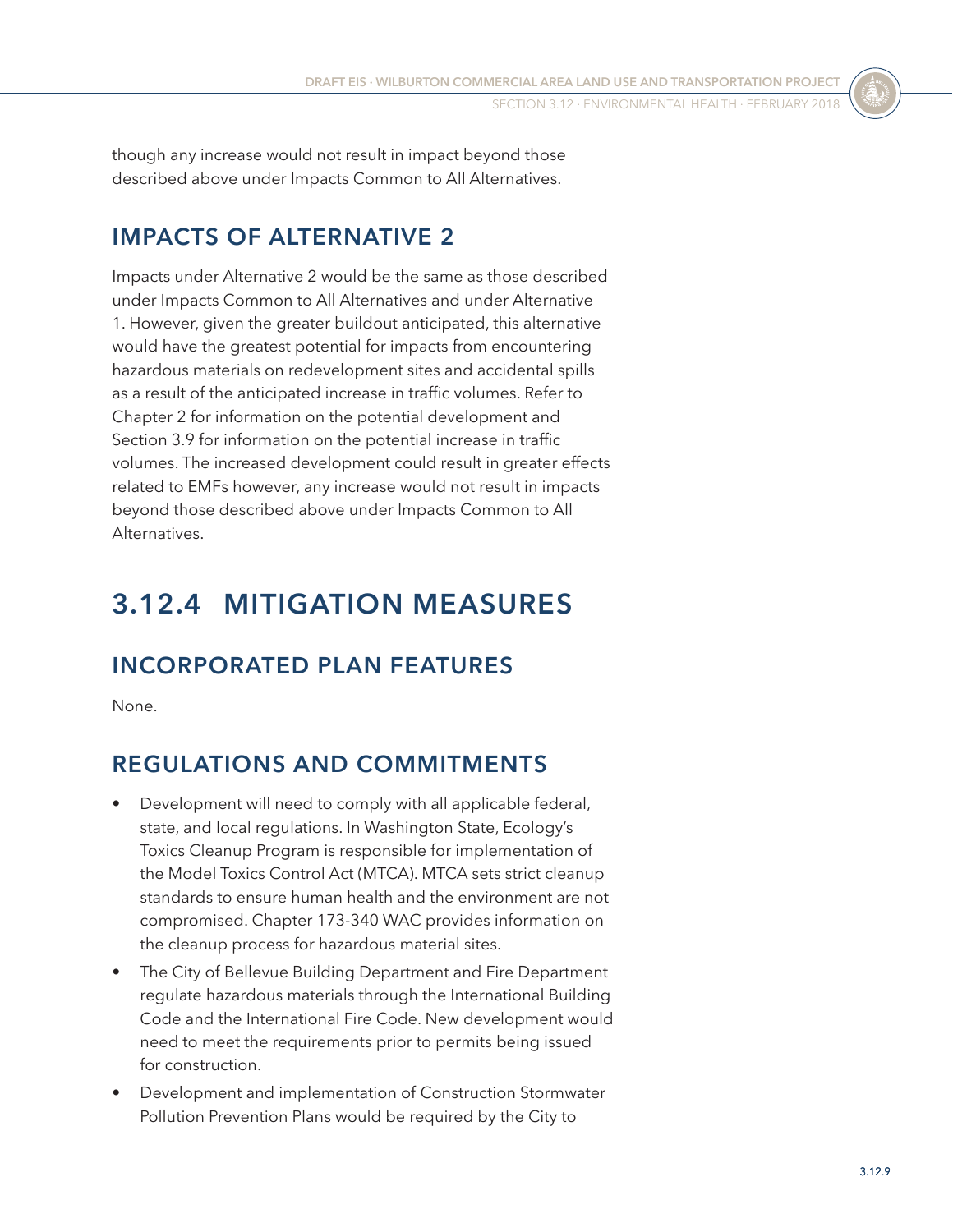minimize the potential for release of hazardous materials to soil, groundwater, or surface water during construction. Chapter 24.06.125 of the Bellevue City Code prohibits the discharge of pollutants to the City's stormwater system.

- Abatement of lead-based paints and asbestos would be required by the Puget Sound Clean Air Agency (PSCAA) and other agencies and laws as structures are either renovated or demolished.
- Development of sites with suspected or known hazardous materials will require a Phase I Environmental Site Assessment per ASTM 1527 and potentially a Phase II Environmental Site Assessment (soil, sediment, or groundwater sampling) prior to construction-related activities, including demolition. Demolition of buildings would require a Phase I and potential Phase II assessment prior to demolition.
- Development must comply with hazardous materials regulatory requirements associated with project construction. To the extent possible, the amount of contamination at a site with known contamination would be verified prior to construction, to minimize exposure to hazardous materials.

## **OTHER PROPOSED MITIGATION MEASURES**

- During construction, the following measures would minimize potential impacts of accidental releases of hazardous material:
	- » Preparing a comprehensive contingency and hazardous substances management plan, a worker health and safety plan, a spill prevention control and countermeasures plan, and a Construction Stormwater Pollution Prevention Plan.
	- » Managing and disposing of hazardous or contaminated materials in accordance with applicable laws and regulations.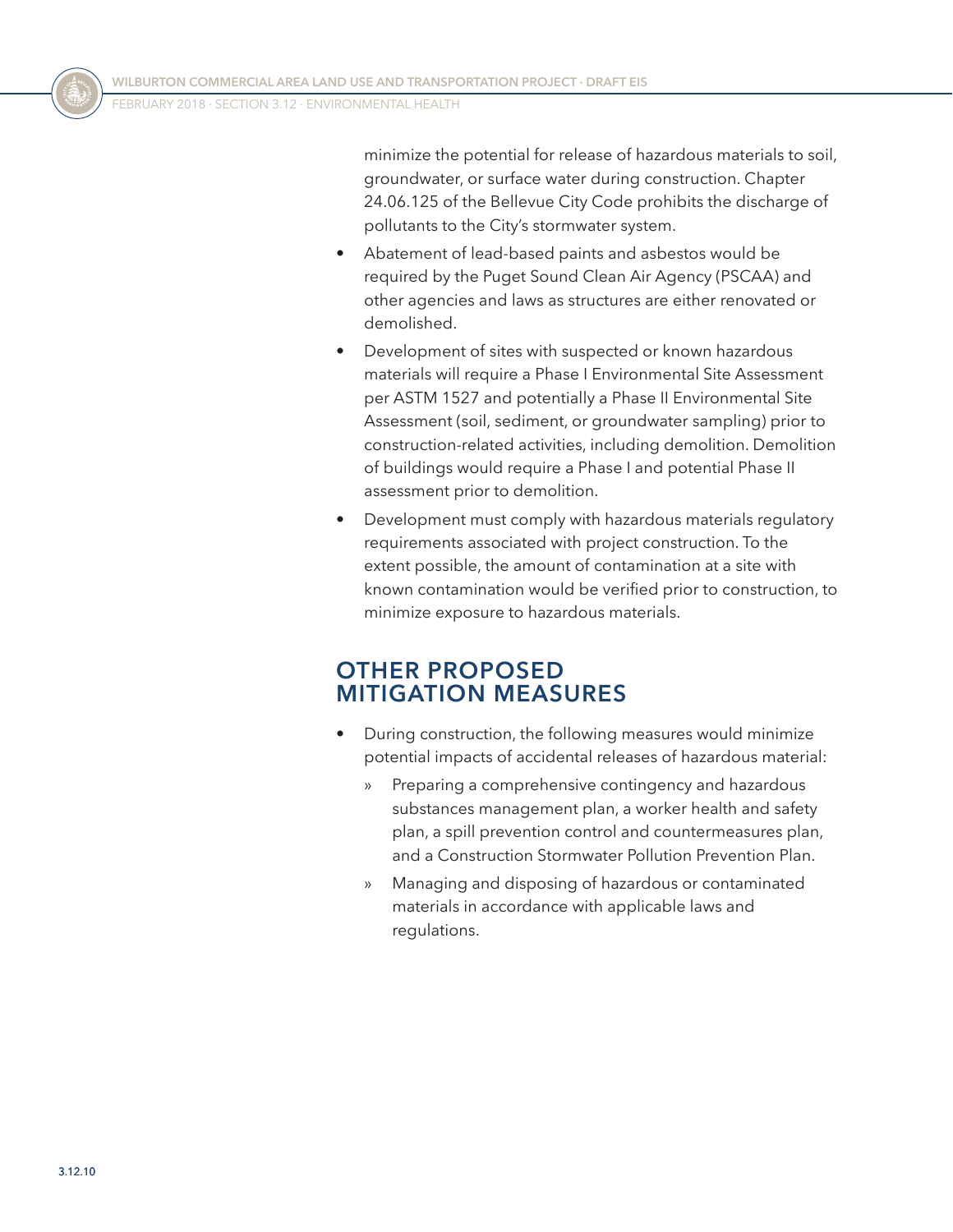SECTION 3.12 ⋅ Environmental Health ⋅ FEBRUARY 2018

## **3.12.5 SIGNIFICANT UNAVOIDABLE ADVERSE IMPACTS**

No significant unavoidable adverse impacts would occur with the implementation of mitigation measures. Hazardous materials sources would not impede redevelopment. Federal, state, and local regulations are in place to require cleanup of sites and to promote spill prevention. EMF sources may influence the location of businesses with sensitive equipment (e.g. medical) but otherwise would not impede redevelopment. Separate environmental studies have been completed on EMF sources from utilities associated with PSE's Energize Eastside project and the Sound Transit East Link project. As noted above under [Section 3.12.2](#page-1-0), the analysis for both projects did not identify impacts associated with EMF or require mitigation measures rail line, with identified mitigation measures as appropriate.